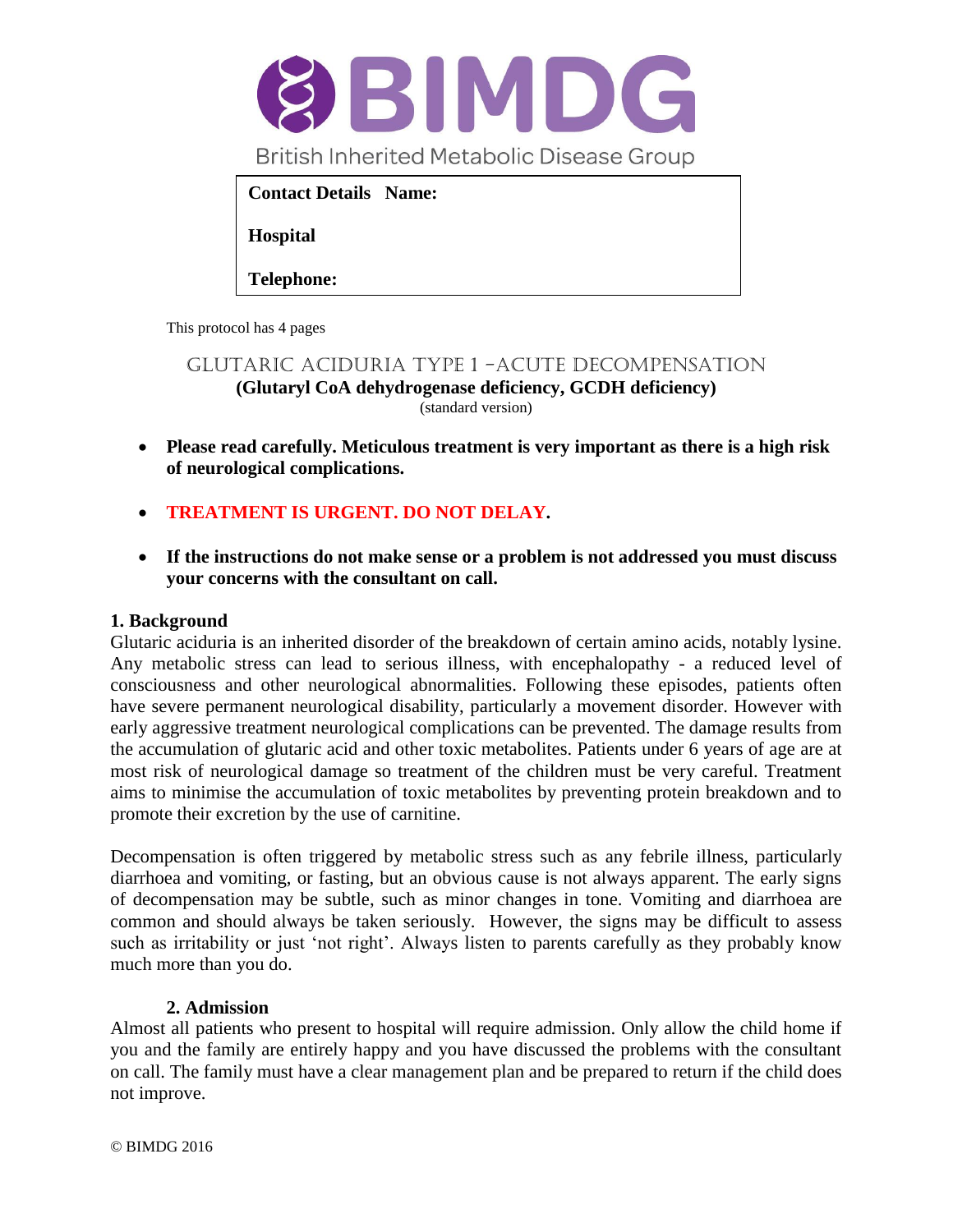**If there is any doubt at all, the child must be admitted, even if only necessary for a short period of observation.**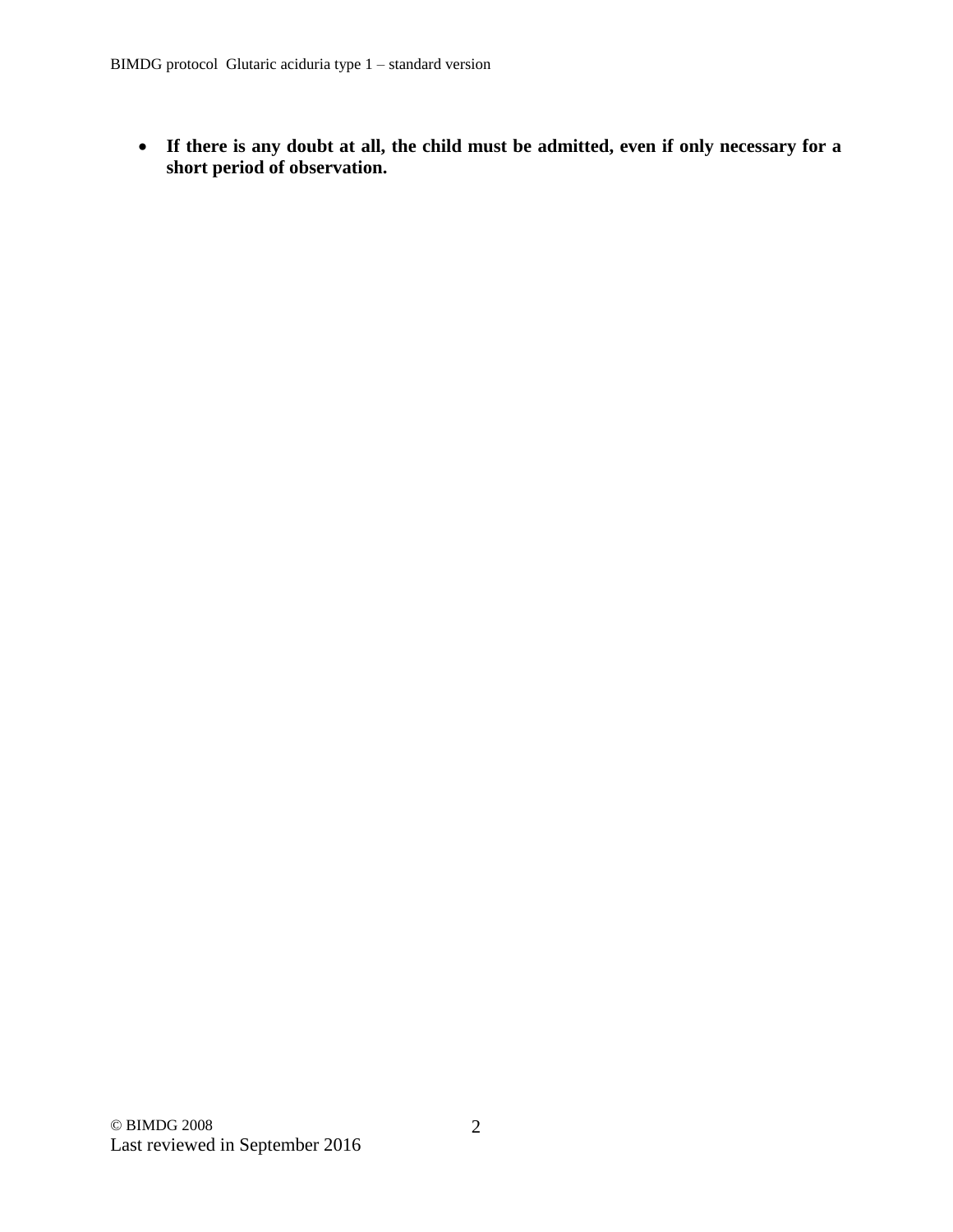#### **3. Initial plan and management in hospital**

 $\Rightarrow$  If the child is shocked or clearly very ill arrange for admission to ITU/High dependency unit.

 $\Rightarrow$  If admitted to metabolic/general ward make a careful clinical assessment including blood pressure and even if the patient does not appear encephalopathic enter a [Glasgow coma score \(for](http://www.bimdg.org.uk/store/guidelines/GCS-880465-05-11-2013.pdf)  [details click here\).](http://www.bimdg.org.uk/store/guidelines/GCS-880465-05-11-2013.pdf) This will help other staff to detect any deterioration, particularly around the time of a change of shifts.

The following tests should be done:

| pH and gases                                |
|---------------------------------------------|
| Urea and electrolytes                       |
| Glucose (laboratory and bedside strip test) |
| Full blood count                            |
| Blood spot acylcarnitines                   |
| <b>Blood culture</b>                        |
|                                             |

URINE ketones

#### **4. Management**

.

Treatment is urgent. Do not delay. Unless you are very confident and certain, treat with intravenous fluids.

### **A. ENTERAL.**

Enteral treatment should only be used occasionally and with caution.

The emergency regimen should be used. This may be given as regular drinks or through a nasogastric tube but if the patient is at risk of vomiting or is nauseated fluid should be given either continuously or as small boluses more frequently.

**[Click here for information about the emergency regimen for a child with Glutaric Aciduria](http://www.bimdg.org.uk/store/guidelines/GA1_DIETARY_EMERGENCY_GUIDELINES_WITH_LINKS_2017_294207_05042017.pdf)  [Type 1, including amino acid composition.](http://www.bimdg.org.uk/store/guidelines/GA1_DIETARY_EMERGENCY_GUIDELINES_WITH_LINKS_2017_294207_05042017.pdf)**

**Electrolytes** should be added to the drinks if vomiting and/or diarrhoea is a problem using standard rehydration mixtures following manufacturer's instructions, but substituting glucose polymer solution for water

**Amino acids**: As soon as available, the lysine-free amino acid mixture should be added to the glucose polymer drinks and initially given at the rate of 1g/kg/d. If this is not tolerated, the quantity can be reduced to 0.5 g/kg/d but for as short a period as possible. Do not delay giving drinks if the amino acid mixture is not immediately available. There is now laboratory evidence that arginine alone may be effective but at present its use should be part of a research project.

Fever. It is important to control fever. Ibuprofen  $(5-10 \text{ mg/kg per dose, up to 3 doses daily})$  or paracetamol (used at standard doses of 15mg/kg, up to 4 doses daily) can be given, especially if body temperature rises above  $38.5^{\circ}$ C (101 $^{\circ}$ F).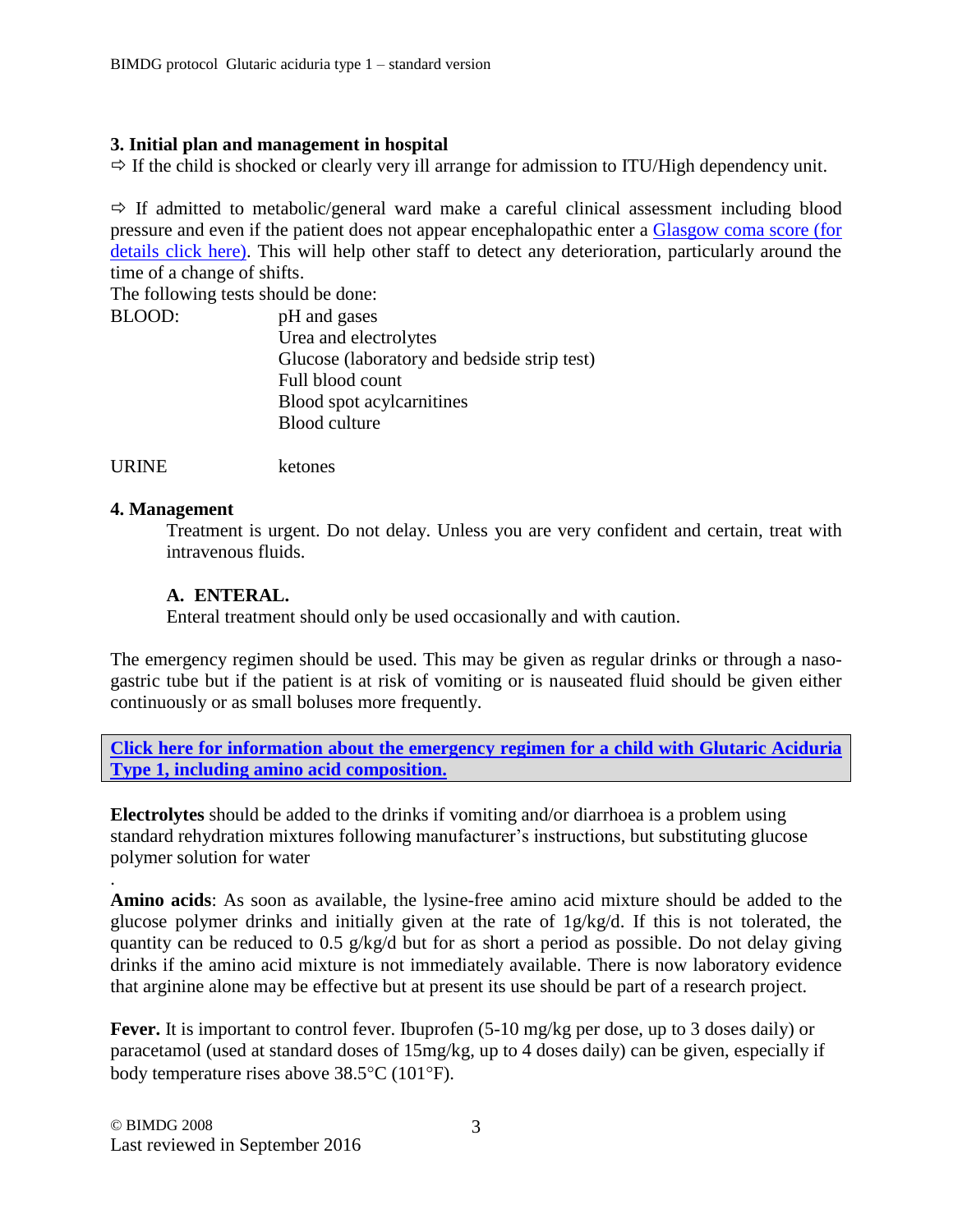- Treat any infection

**Medicines** Carnitine should be given 200 mg/kg/24h in 4 divided doses.

## **B. INTRAVENOUS.**

This route should be used in most circumstances.

- Give Glucose 200 mg/kg **at once** (2 ml/kg of 10% glucose or 1ml/kg of 20% glucose) over a few minutes.
- Give normal saline 10 ml/kg as a bolus immediately after the glucose unless the peripheral circulation is poor or the patient is frankly shocked, give 20 ml/kg normal saline instead of the 10 ml/kg.. Repeat the saline bolus if the poor circulation persists as for a shocked non-metabolic patient.
- Continue with glucose 10% at 5 ml/kg/h **ONLY until next solution is ready– do not leave on this high rate longer than necessary**. – see below
- Quickly calculate the deficit and maintenance and prepare the intravenous fluids
	- o Deficit: estimate from clinical signs if no recent weight available
	- o Maintenance: Formula for calculating daily maintenance fluid volume (BNF for children) 100ml/kg for  $1<sup>st</sup>$  10kg then 50 ml/kg for next 10kg then 20ml/kg thereafter, using calculated rehydrated weight. Deduct the fluid already given from the total for the first 24 hours.
	- o Give 0.45% saline/10% glucose [\(for instructions to make this solution click here\).](http://www.bimdg.org.uk/store/guidelines/intravenous_fluidsrev4_864191_09092016.pdf)
- Having calculated the deficit and the maintenance, administer the appropriate rate of 0.45% saline/10% glucose to correct the deficit within 24 hours
- Recheck the electrolytes every 24 hours if still on IV fluids.

**Aminoacids**: If at all possible give the lysine free aminoacid mixture orally or via naso-gastric tube, as drinks or as a continuous infusion. Initially it can be given at the rate of 1g/kg/d. If this is not tolerated, the quantity can be reduced to 0.5 g/kg/d but for as short a period as possible. Do not delay giving other treatment if the mixture is not immediately available.

**[Click here for information about the amino acid regimen for a child with Glutaric Aciduria](http://www.bimdg.org.uk/store/guidelines/GA1_DIETARY_EMERGENCY_GUIDELINES_WITH_LINKS_2017_294207_05042017.pdf)  [Type 1 requiring intravenous fluids.](http://www.bimdg.org.uk/store/guidelines/GA1_DIETARY_EMERGENCY_GUIDELINES_WITH_LINKS_2017_294207_05042017.pdf)**

- Carnitine should be given intravenously - 200 mg/kg/24h given either as 4 divided doses or as a bolus of 100 mg/kg in 30 minutes followed by a slow intravenous infusion of 4 mg/kg/h.

- Potassium can be added, if appropriate, once urine flow is normal and the plasma potassium concentration is known.

- Arginine. There is now laboratory evidence that arginine may be effective in reducing neurological damage but at present its use should be part of a research project.